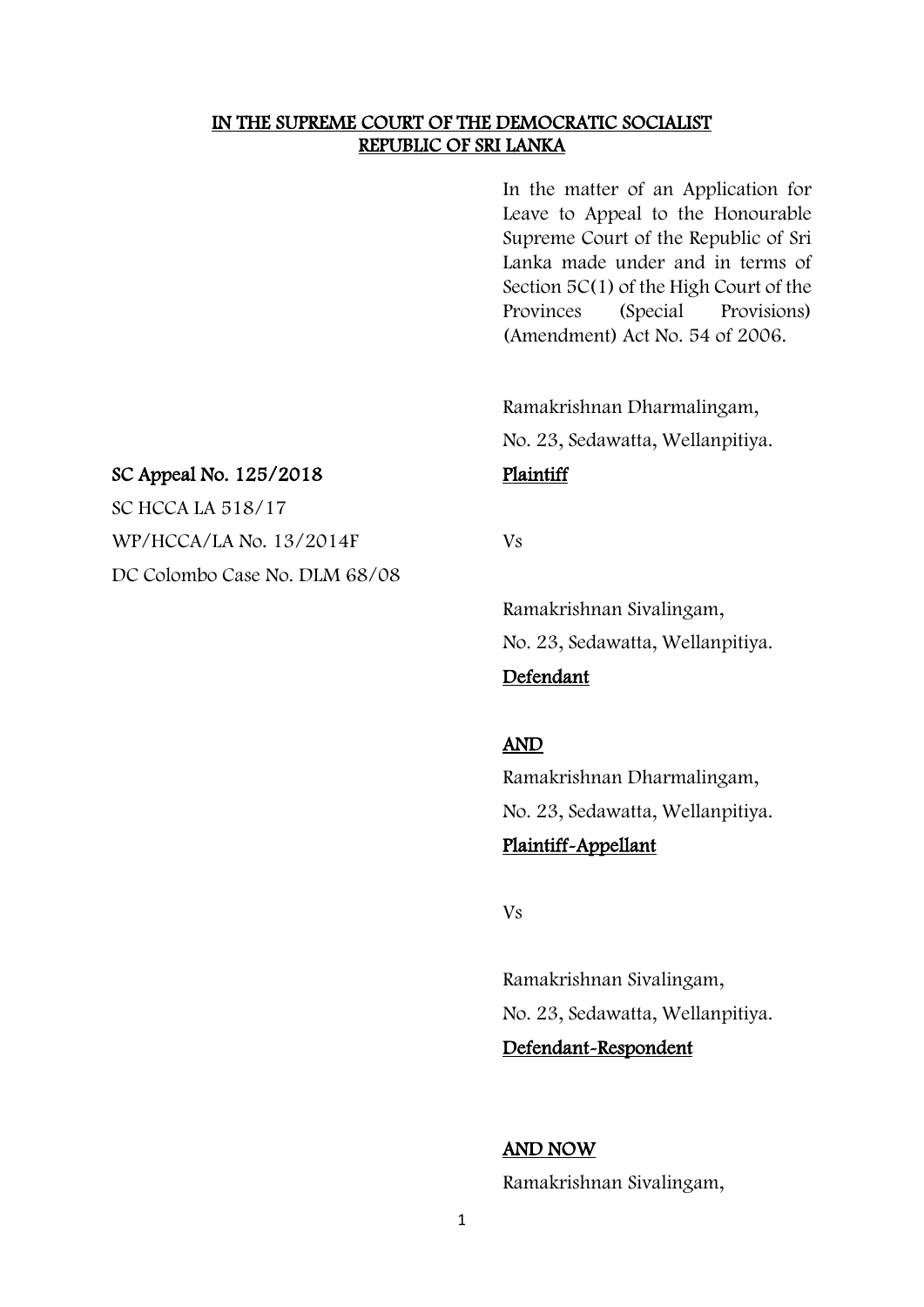No. 23, Sedawatta, Wellanpitiya. Defendant-Respondent-Petitioner

Vs

Ramakrishnan Dharmalingam, No. 23, Sedawatta, Wellanpitiya. Plaintiff-Appellant-Respondent

| <b>BEFORE:</b>    | Buwaneka Aluwihare PC, J.<br>V. K. Malalgoda PC, J. &<br>Preethi Padman Surasena J.                            |
|-------------------|----------------------------------------------------------------------------------------------------------------|
| <b>COUNSEL:</b>   | P. P. Gunasena for Defendant-Respondent-Appellant.<br>Shrihan Samaranayake for Plaintiff-Appellant-Respondent. |
| <b>ARGUED ON:</b> | 01.04.2019                                                                                                     |
| DECIDED ON:       | 16.10.2020                                                                                                     |

## JUDGEMENT

## Aluwihare PC. J.,

The Plaintiff-Appellant-Respondent (hereinafter sometimes referred to as the 'Plaintiff') filed action before the District Court against the Defendant-Respondent-Petitioner-Appellant (hereinafter sometimes referred to as the 'Defendant') and sought a declaration that the Plaintiff has prescribed to a half share of the land and the building bearing No. 23, Sedawatte, Wellanpitiya.

Consequent to a trial, by judgement dated 10th March 2014, the Learned District Judge dismissed the action of the Plaintiff for the reasons set out therein.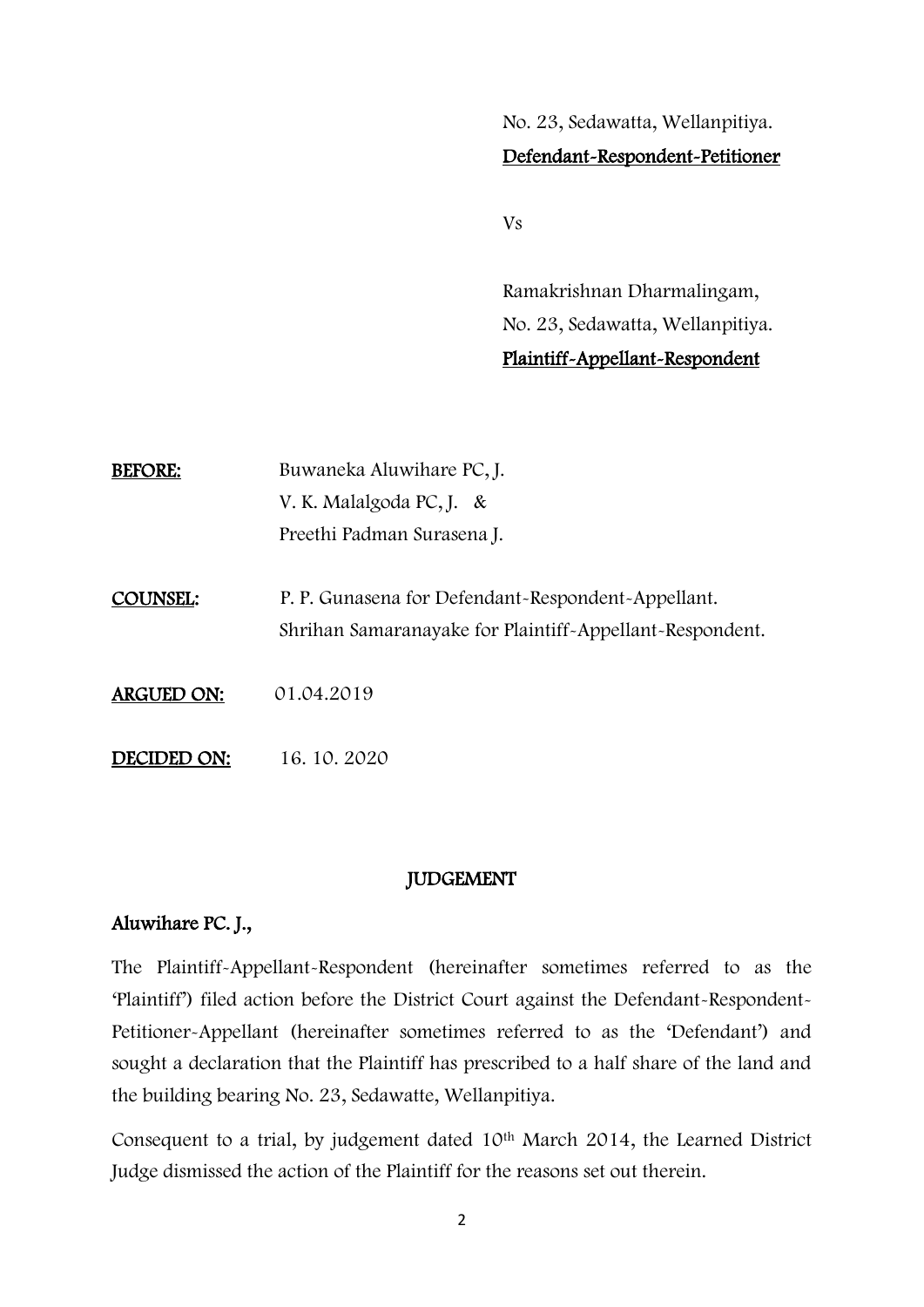Aggrieved, the Plaintiff moved the High Court of Civil Appeal (Colombo) by way of an appeal and the High Court of Civil Appeal by its judgment dated 24th October 2014, set aside the judgement of the Learned District Judge aforesaid and entered judgment in favour of the Plaintiff.

The Defendant moved this court by way of Leave to Appeal and Leave was granted by the Court on 27th August 2018 on the questions of law referred to in sub-paragraphs (c) and (h) of paragraph 11 of the Petition of the Defendant dated 4th December 2017. The said questions in verbatim, are as follows;

- 11. (c) Whether the High Court of Civil Appeal holden in Colombo has failed to consider that the Learned Trial Judge has properly identified the cause of action?
	- (h) Whether the High Court of Civil Appeal holden in Colombo has erred by coming to the conclusion that the Respondent [Plaintiff] has a prescriptive right to the said property? (emphasis added)

# Facts

The Plaintiff and the Defendant are brothers. According to the Plaintiff, at the time he testified before the District Court he was living at the premises No. 23, Sedawatte, Wellanpitiya, the subject matter of this case. The Defendant along with his family (wife and child) also were living in the same house.

Somewhere in 1960, the Plaintiff's parents had come to reside in these premises along with the Plaintiff and his siblings. They had paid rent to the landlord one Madanayake.

Sometime after 1973, the impugned premises had been vested with the Commissioner of National Housing in terms of the provisions of the Ceiling on Housing Property Law, No. 1 of 1973 and in 1975, they had received a letter in the name of their father, requesting him to take over the property. According to the Plaintiff, by that time his father had passed away.

The Plaintiff had said in his evidence that after the demise of the father, he took the responsibility of managing affairs of the household including meeting the expenses. His mother and the siblings (including the Defendant) had given their consent in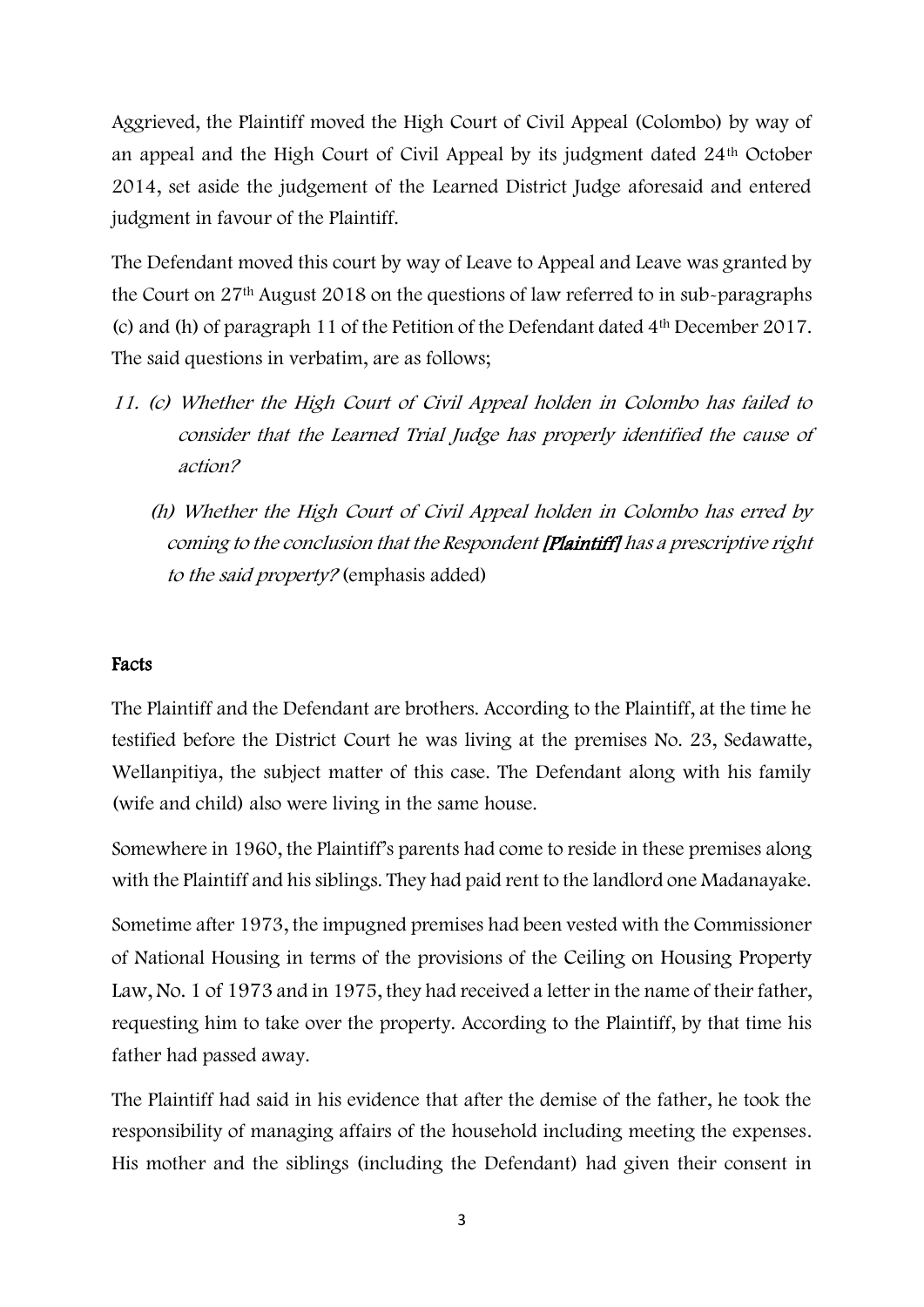writing, to have the impugned property transferred in the name of the Plaintiff ('P3'). However, the Commissioner of National Housing had transferred the same in favour of their mother ('V1').

According to the Plaintiff their mother had surreptitiously transferred the property in favour of the Defendant and the Plaintiff says that the Defendant showed him the Deed of Gift ('V2') sometime in the year 1990, and that however, he continued to occupy the premises even after he got to know that the property had been transferred in favour of the Defendant.

The Plaintiff also has stated that his family and the family of the Defendant occupied two distinct portions of the disputed premises and that the Defendant never occupied or used the area of the premises occupied by the Plaintiff. He has added that until his children got married, they were also living with him at this premises. According to the Plaintiff, after the demise of his father it was he who had paid all dues relating to the premises up to 1988.

It is conceded by both parties that, over numerous frictions between the families, there had been several police complaints made at various points of time (Such complaints made on 28th June1990 ('P4') and 24th June 2007 ('P5') were produced but not others, due to them allegedly being in a state of decay, at the Police station). At least five police complaints are alleged to have been made by the Plaintiff and the parties have gone to the Mediation Board as well on several occasions due to disputes between the Plaintiff and the Defendant. Nevertheless, the Plaintiff had continued to remain in residence of the premises. The Defendant has dismissed the complaints stating that his brother has a habit of running to the Police station even for trivial misunderstandings.

## The Issues

The Defendant's argument before this Court was simply that he became entitled to the corpus by virtue of the Deed of Gift 'V2' and was continuously in possession of the disputed premises. He asserts that under those circumstances, the Plaintiff is not entitled to claim prescription and, furthermore, that the Plaintiff has failed to adequately identify the half portion that he claims from and out of the premises in suit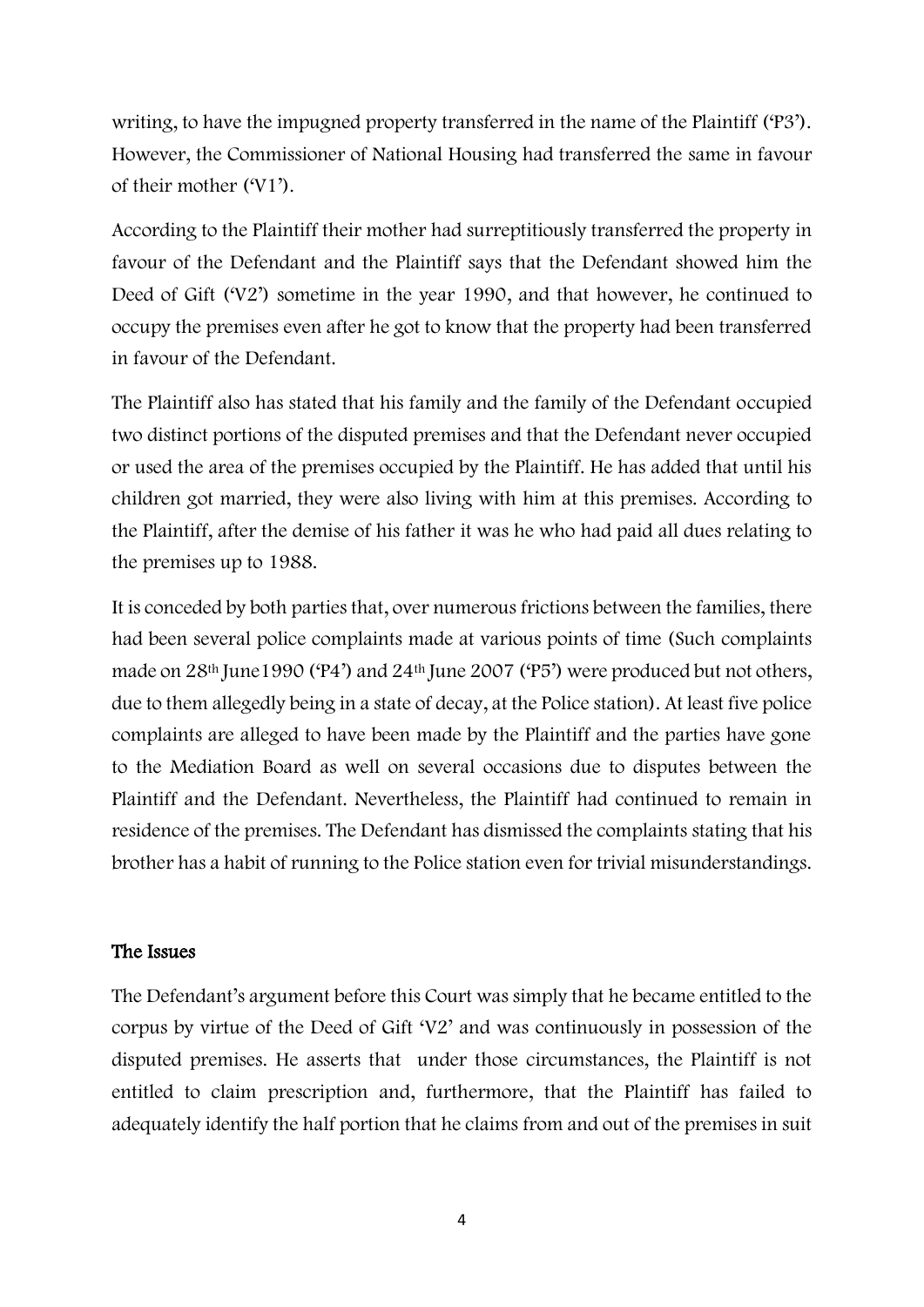and therefore has failed to establish the identity of the portion of the corpus in relation to which the Plaintiff sought a declaration from the District Court.

I shall refer to the latter two arguments later in the judgment.

The Plaintiff's action had been dismissed by the District Court on the basis that the portion of the corpus to which the Plaintiff claimed prescriptive title had not been established by way of a plan and that consequently an executable decree cannot be entered in favour of the Plaintiff.

The learned District Judge had concluded that although the Plaintiff had placed evidence (as to the possession) in relation to the portion of the impugned property that he was in possession, however, he had not taken steps to establish by way of a plan the dimensions of the portion that the Plaintiff is so enjoying (pages 10 and 11 of the judgement). The learned District Judge had reiterated this aspect again on page 17 of the judgement and had held that, it would pose a practical difficulty to the court if it were to give possession to the Plaintiff on prescriptive rights due to the reason that the portion the Plaintiff is claiming, has not been identified by way of a plan prepared sequel to a Court Commission. From what the learned District Judge had deduced, if nothing else, one thing is certain, that is, the learned District Judge had not rejected the evidence of the Plaintiff and more specifically that he was in possession of the impugned property continuously since the 1960s.

On the other hand, the Defendant had not challenged this position either. The learned Judges of the High Court of Civil Appeal have made specific reference to the evidence of the Defendant where he had said in the examination in chief that; the wife of the Plaintiff left him in 1985 and even before that, the Plaintiff and his wife were residing at the impugned premises. He had gone on to say that even after the wife left him, the Plaintiff continued to occupy the house (page 163 of the brief). The Defendant had added that after the wife left, the Plaintiff's two children were taken away by their grandmother for upbringing. Thus, from the Defendant's own evidence, it is established that the Plaintiff's whole family were residing there, even prior to 1985.

The High Court of the Civil Appeal on the other hand, held that the Plaintiff had sufficiently described the portion of the premises that he enjoyed possession to enable the court to identify the portion of the house occupied by him.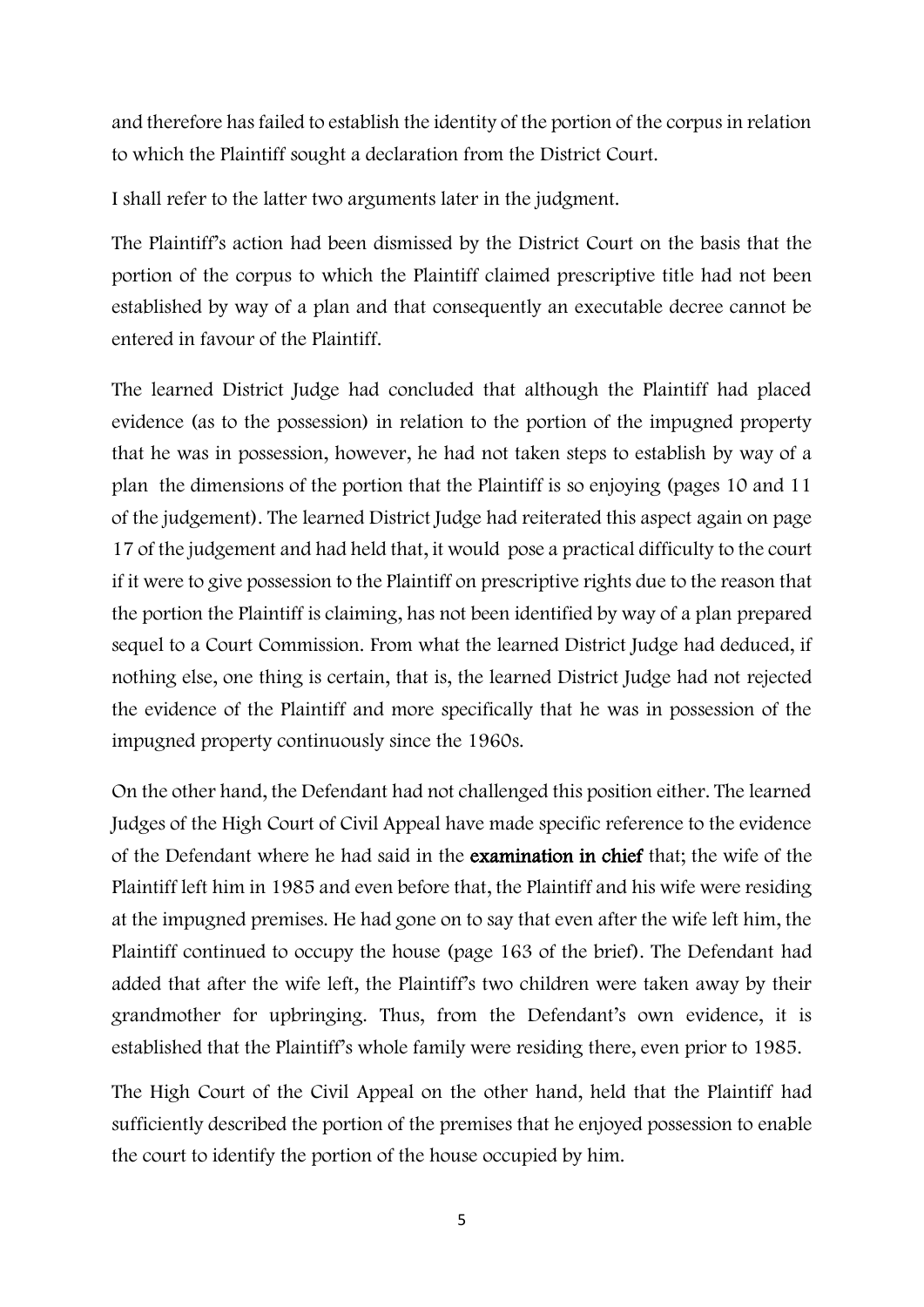# The Questions of Law

The first question on which Leave to Appeal was granted, as to whether the High Court of Civil Appeal "failed to consider that the Learned District Court judge has properly identified the cause of action".

As far as the cause of action is concerned, I do not see any misdirection on the part of the learned judges of the High Court of Civil Appeal. The Defendant's own written submissions filed before the Civil Appellate High Court refers to the cause of action as: "Originally this action was instituted by the Plaintiff seeking a declaration that half share of the land and the building (assessment no. 23) belongs to the Plaintiff by way of prescriptive title", which was not granted by the District Court. The learned High Court Judges have commenced their judgement having identified the Plaintiff's case in the following terms: "The appeal of the Plaintiff is that his action based on prescription was not allowed." (emphasis added).

The High Court having identified the cause of action as referred to above, had proceeded to consider the evidence placed before the District Court by the parties as to the nature of possession the plaintiff alleged to have enjoyed in relation to the premises in issue (pages 2-6 of the judgement). The High Court had made specific reference to parts of the evidence led at the trial and had come to a clear finding that the Plaintiff has established prescriptive title to (part of) the premises in issue, which was the subject matter of the action, before the District Court.

As referred to earlier in the judgement, it is evident from the evidence that the Plaintiff has clearly occupied a portion of the impugned premises with a manifest intention to hold and continue the possession against the claim of the Defendant, a possession that could be termed as hostile or adverse to the rights of the Defendant who had paper title to the property. Going by the Defendant's own admission, the occupation of the premises by the Plaintiff clearly exceeds the prescriptive period.

In the circumstances, I do not see a misdirection on the part of the Judges of the High Court of Civil Appeals in failing to consider that the District Judge has correctly identified the cause of action as contended on behalf the Defendant.

In the circumstances aforesaid, I answer the question of law referred to in sub paragraph (c) of Paragraph 11 of the Petition of the Defendant in the negative.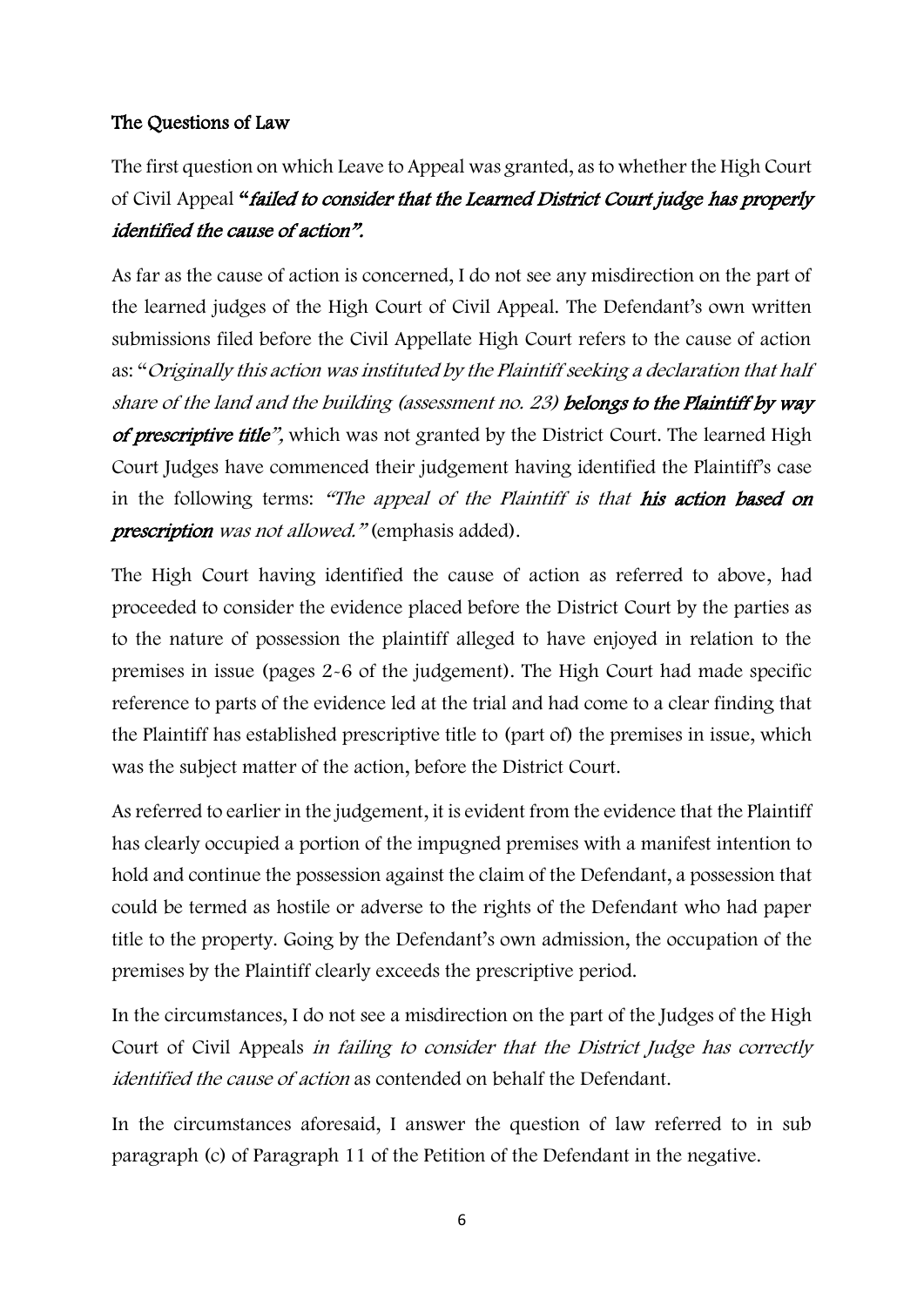## Prescriptive Right of the Plaintiff

At the hearing of the appeal, the Defendant premised his argument mainly on two (legal) issues, in order to substantiate the second question of law on which leave was granted, namely; that only a '*defendant'* can rely on a plea of prescription and that the Plaintiff had failed to identify the corpus in the manner prescribed in Section 41 of the Civil Procedure Code.

Section 3 of the Prescription Ordinance states that "*proof of undisturbed and* uninterrupted possession by a defendant in any action, or by those under whom he claims, of lands or immovable property, by a title adverse to or independent of that of the claimant or plaintiff in such action…for ten years previous to the bringing of such action shall entitle the defendant to a decree in his favour with costs."

A plaintiff, however, is not barred from claiming title by prescription, for Section 3 goes onto say that "...And in like manner, when any plaintiff shall bring his action, or any third party shall intervene in any action for the purpose of being quieted in his possession of lands or other immovable property, or to prevent encroachment or usurpation thereof, or to establish his claim in any other manner to such land or other property, proof of such undisturbed and uninterrupted possession as hereinbefore explained, by such plaintiff or intervenient, or by those under whom he claims, shall entitle such plaintiff or intervenient to a decree in his favour with costs:..." (emphasis added).

The Defendant, relied on the decision in Terunnanse v. Menike (1895) 1 NLR 200 to substantiate the point raised that, prescription can only be used as a defence, and not as a weapon of offence, to the effect that the Plaintiff as the party bringing the action, cannot rely on prescription to claim the title.

Although Chief Justice Bonser in Terunnanse v. Menike (supra) has indeed stated that; "the Ordinance…as I venture to think… was intended to be used as a shield only, and not as a weapon of offence" it was immediately followed with the opinion that "If the person in possession were sued by the true owner, he could plead the Ordinance or he might take the initiative if his possession was disturbed or threatened, and apply for a decree establishing his title and quieting him in possession." (emphasis added). Thus, the court has considered pleading relief under the Prescription Ordinance as well as seeking a declaration of title, as acceptable courses of action available to a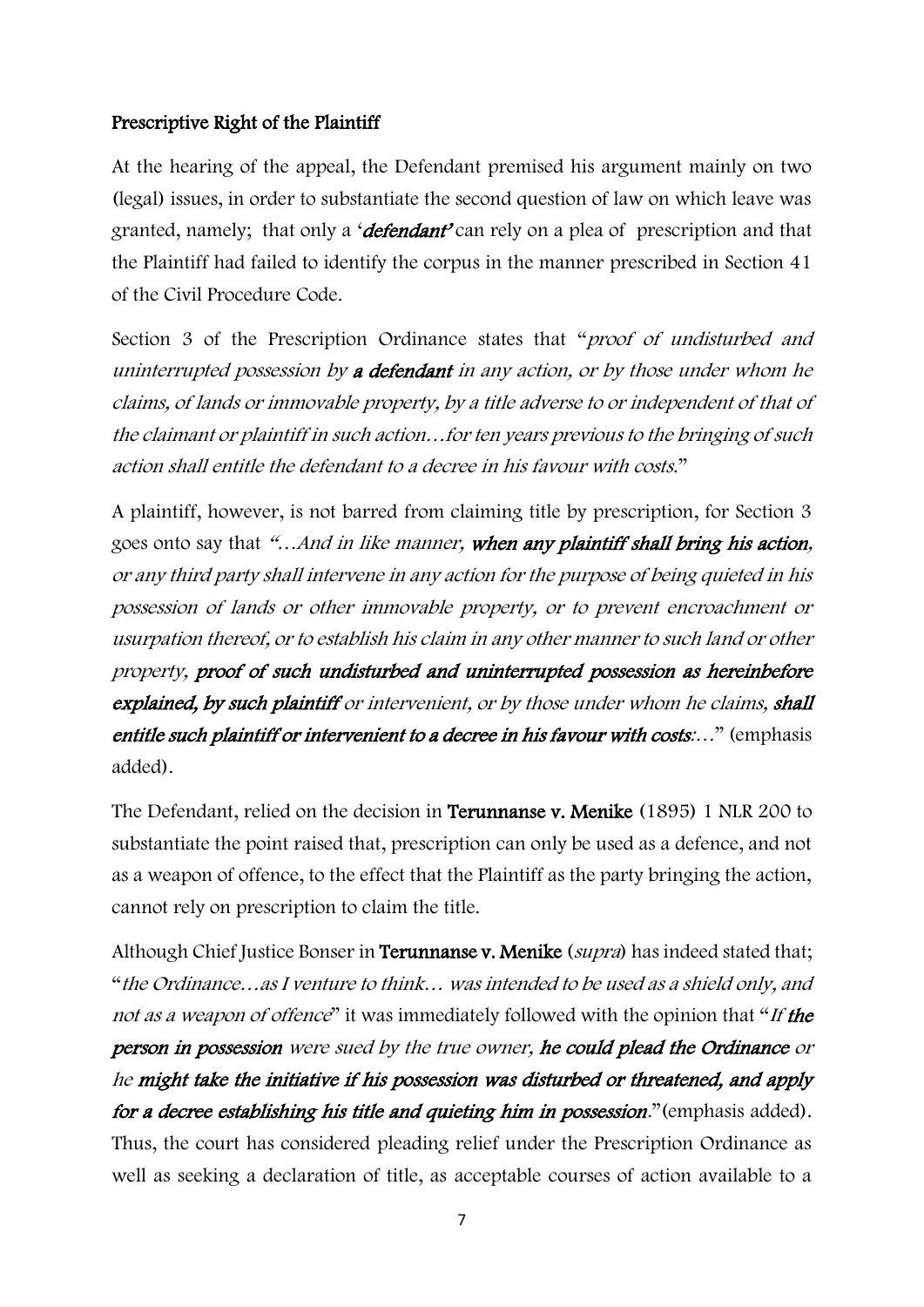person in possession whose possession has been disturbed or threatened. It must be noted, however, that Withers J. who participated in that decision (Terunnanse v. Menike) preferred a different view. Withers, J opined;

"the only law relating to the acquisition of private immovable property by prescription is to be found in the third section of the Ordinance No. 22 of 1871. That section determines the mode of acquisition of a prescriptive title. It has been held over and over again by this court that a decree of title to such immovable property can be granted under the circumstances set forth in that section"

There can be instances where a person who had acquired prescriptive title is forcibly ejected and, in such situations, the ejected party should be able to go before the law and vindicate its rights. In the case of Naker v. Sinatti 1860 Ramanathan Reports 75, Creasy C.J commented, "The result would be that men who were turned out of lands and houses would lose all the benefit of prescriptive title, unless they ran off to the courthouse and instituted a suit on the very day on which wrongful act was committed". (emphasis added). Although these observations were made by his Lordship in giving expression to the phrase *'possession for ten years previous to'* that occurs in Section 3 of the Prescription Ordinance, it recognised the right of a party, seeking title based on prescription, to invoke the jurisdiction of the court in order to vindicate its rights.

In Banda v. Banda 44 NLR 302 Moncreiff J. observed that Section 3 of the Prescription Ordinance deals with three classes of plaintiffs. His Lordship observed (at page 303); "When any plaintiff shall bring his action for the purpose of being quieted in his possession of lands or other immovable property or to prevent encroachment or usurpation thereof or to establish his claim in any other manner to such land or other immovable property, proof of undisturbed and uninterrupted possession by him or by those under whom he claims, by a title adverse to or independent of that of the defendant for ten years previous to the bringing of such action shall entitle the plaintiff to a decree in his favour with costs." (emphasis added).

Thus, it appears that there is ample jurisprudence developed by our courts over the years, for the proposition that prescription is not only to be used as a shield but also can be used to vindicate one's title to land or other immovable property.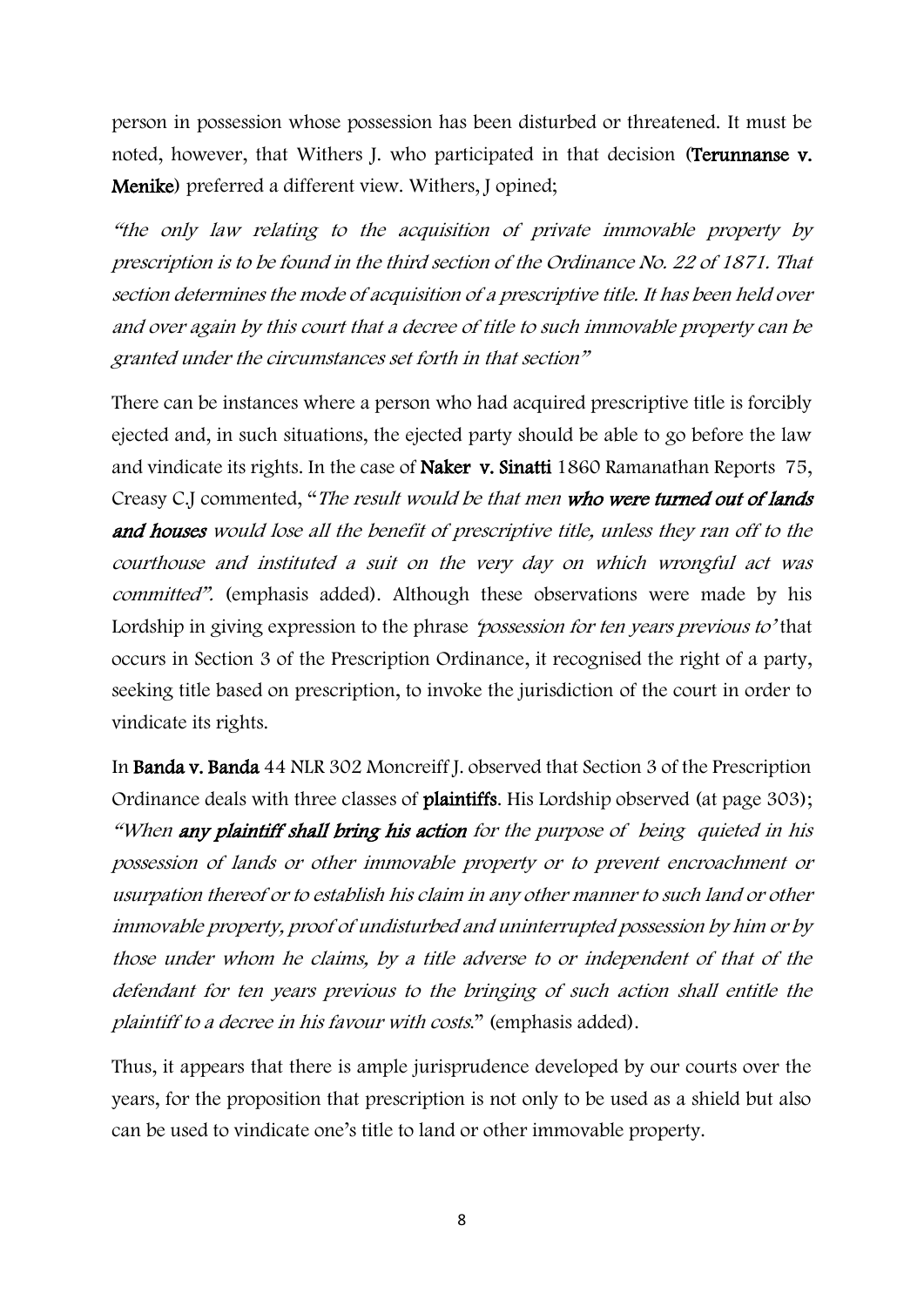As referred to earlier, it was also argued on behalf of the Defendant that the Plaintiff has not complied with Section 41 of the Civil Procedure Code.

Section 41 of the Civil Procedure Code stipulates that- "When the claim made in the action is for some specific portion of land, or for some share or interest in a specific portion of land, then the portion of land must be described in the plaint so far as possible by reference to physical metes and bounds, or by reference to a sufficient sketch, map, or plan to be appended to the plaint, and not by name only."

The Defendant relied on the decision of the Court of Appeal, in the case of **David v.** Gnanawathie 2000 (2) SLR 352. This was a case where the plaintiff claimed that he has exercised by prescriptive user a right of way over a defined route. In delivering the judgement, his Lordship Justice Jayasuriya observed that "Strict compliance with the provisions of Section 41 of the Civil Procedure Code is necessary for the judge to enter a clear and such definite judgement declaring the servitude of a right of way and such definiteness is crucially important when the question of execution of the judgement and decree entered arises for consideration."

It must be noted that the above case related to a prescriptive praedial servitude of a right of (defined) way over a servient tenement and no court would be in a position to determine the issue without a sketch or plan depicting the road way the party claims that was used over a period of time and in those circumstances, the requirement of strict compliance with Section 41 of the CPC is understandable.

In an earlier case, however, the Supreme Court took a different view as to satisfying the requirements of Section 41 of the Civil procedure Code. In the case of Abdulla v. Junaid 44 CLW 84 Chief Justice Basnayake observed; "That section (Section 41) does not require (emphasis is mine) that when a right of way of necessity is claimed over a servient tenement the path or way claimed should be described by physical metes and bounds or by reference to a sufficient sketch, map or plan. It provides that:-

(a)Where a specific portion of land is claimed that portion of land must be described in the prescribed manner,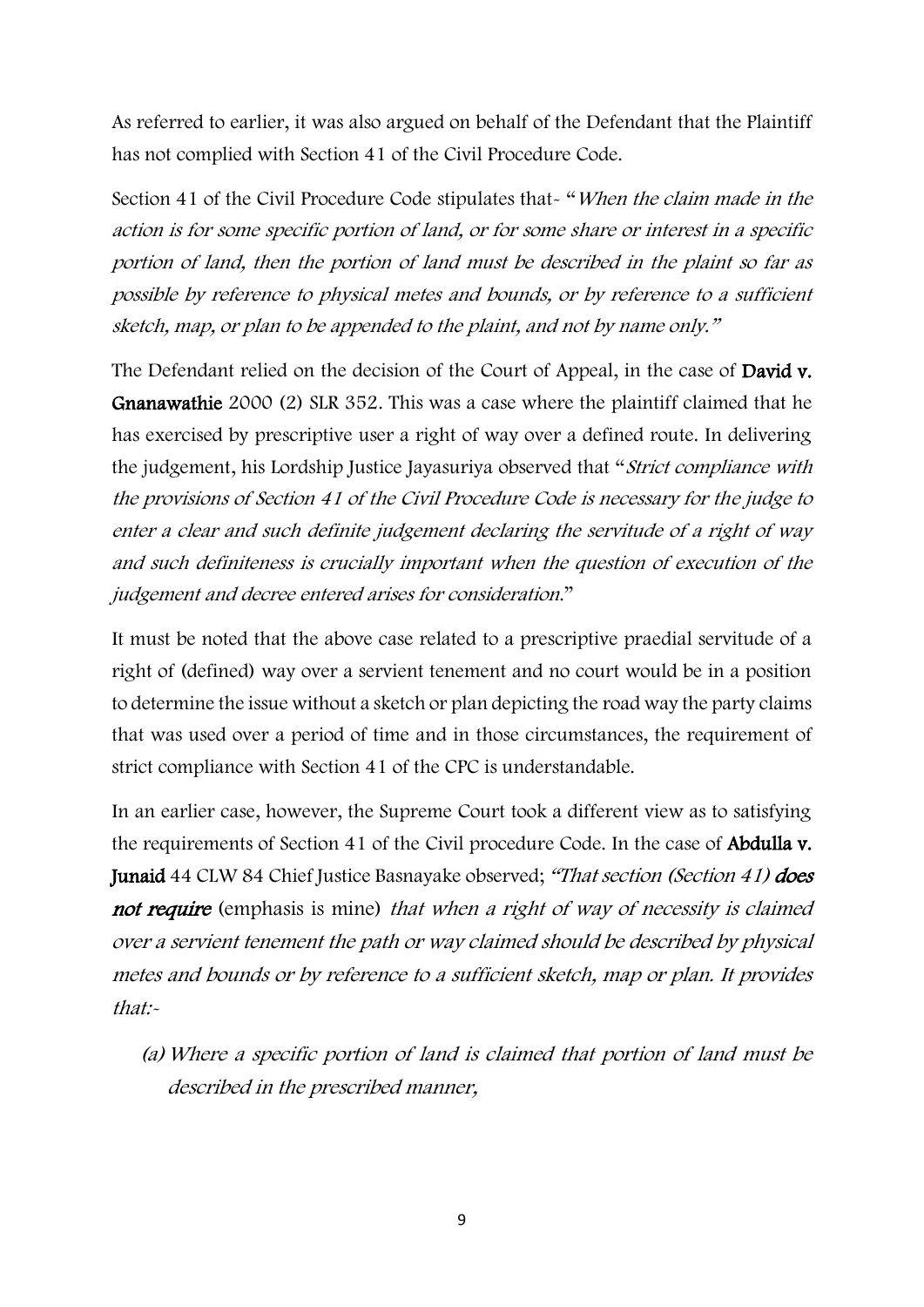(b)Where some share or interest in a specific portion of land is claimed, then the portion of land in which the share or interest is claimed must be described in the prescribed manner."

Also "… They (the plaintiffs) claim a right of necessity to proceed along a defined path which has been indicated in the sketch annexed to the plaint and the plan subsequently prepared on a commission issued by the Court. Although a person claiming a way of necessity has no right to a specific way of necessity until it is constituted by a grant or a decree of Court, it is open to the claimant to indicate the path along which he wishes to proceed so that the Court may decide whether the claim is reasonable or not and grant the right either along the path claimed or prescribe another which causes the least amount of detriment to the servient tenement. The onus of proving the necessity is on the claimant."

Thus, if a party to a case of this nature describes the property in the plaint to a degree or to an extent, that enables the court to enter a clear and a definite judgement and if the description of the property would not impede the execution of the decree, that would be sufficient compliance with Section 41 of the Civil Procedure Code. In each case the court has to consider this issue based on the facts and circumstances of that particular case. The contrasting decisions in the cases cited above (case of David and the case of Abdulla) amply demonstrate this factor.

In the case before us, the schedule to the plaint describes the tenement by reference to; its assessment number, the extent, the plan that identifies the lot number in which the 1.92 perch tenement is constructed as well as the northern, eastern, southern and western boundaries of that lot. This description tallies with the schedule of the deed of conveyance issued in favour of the mother of the Plaintiff and the Defendant in this case, by the Commissioner of National Housing ('V1'). In his testimony the Plaintiff has clearly stated that of these premises, he has separated a portion in extent of 13 ½ feet x 13 ½ feet and possessing it as his own (page 125 of the brief). The evidence referred to above, cumulatively, has crystallized the identity of the premises and the portion claimed by the Plaintiff. Under these circumstances, I do not envisage any difficulty on the court to make a declaration for that portion of the impugned premises, based on the description given in the schedule to the plaint.